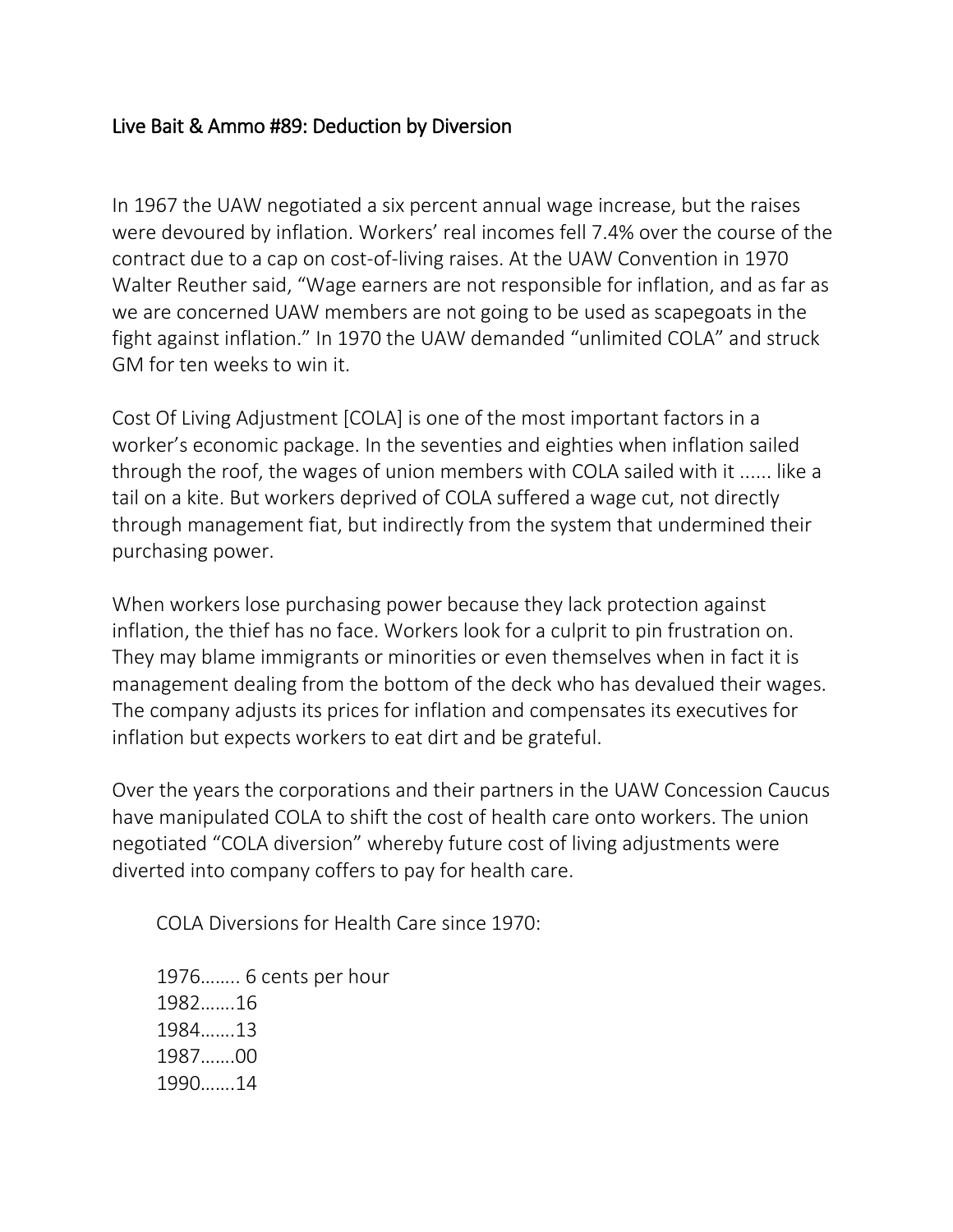1993…….22 1996……. 2 1999…….00

Schooled in the craft of concession making, Gettelfinger looked at the history of COLA diversion and said to himself, "I can do better than that."

In 2003 Gettelfinger diverted 2 cents per quarter from COLA for a grand total of 30 cents to "offset the cost of health care for retirees". It wasn't enough. In October 2005 the Wily One presented GM-UAW members with a deeper COLA diversion, an initial 17 cents, plus an additional 2 cents to be picked from workers' pockets each quarter thereafter. Since the new agreement extends until 2011, the additional 2 cents will accrue to 32 cents for a grand total of 79 cents (30+17+32) diverted from COLA.

Gettelfinger diverted six cents more than the total COLA diversions (73 cents) accumulated by four previous UAW presidents: Woodcock, Fraser, Bieber, and Yokich. The Wily One created more diversions in two years than previous UAW presidents concocted in 27 years.

On top of that the Wily One removed the cost of health care from the formula used to determine the cost of living adjustment. When he was done eating our lunch he didn't even have to use a napkin.

Twice in 2006 we experienced negative cost of living adjustments whereby our wages fell. The only rational explanation for a negative cost of living adjustment is the deduction of health care from the formula and COLA diversion. When union leaders tell us that we don't pay for health care, it's a lie. COLA diversion amounts to a health care premium  $-$  a minimum of \$1.52 per hour  $-$  more than three grand a year.

When workers retiree they look forward to a diminished standard of living exacerbated by health care inflation, but UAW International reps not only have unlimited COLA on their wages, they have COLA on their pensions and 100% reimbursement on all out of pocket medical expenses.